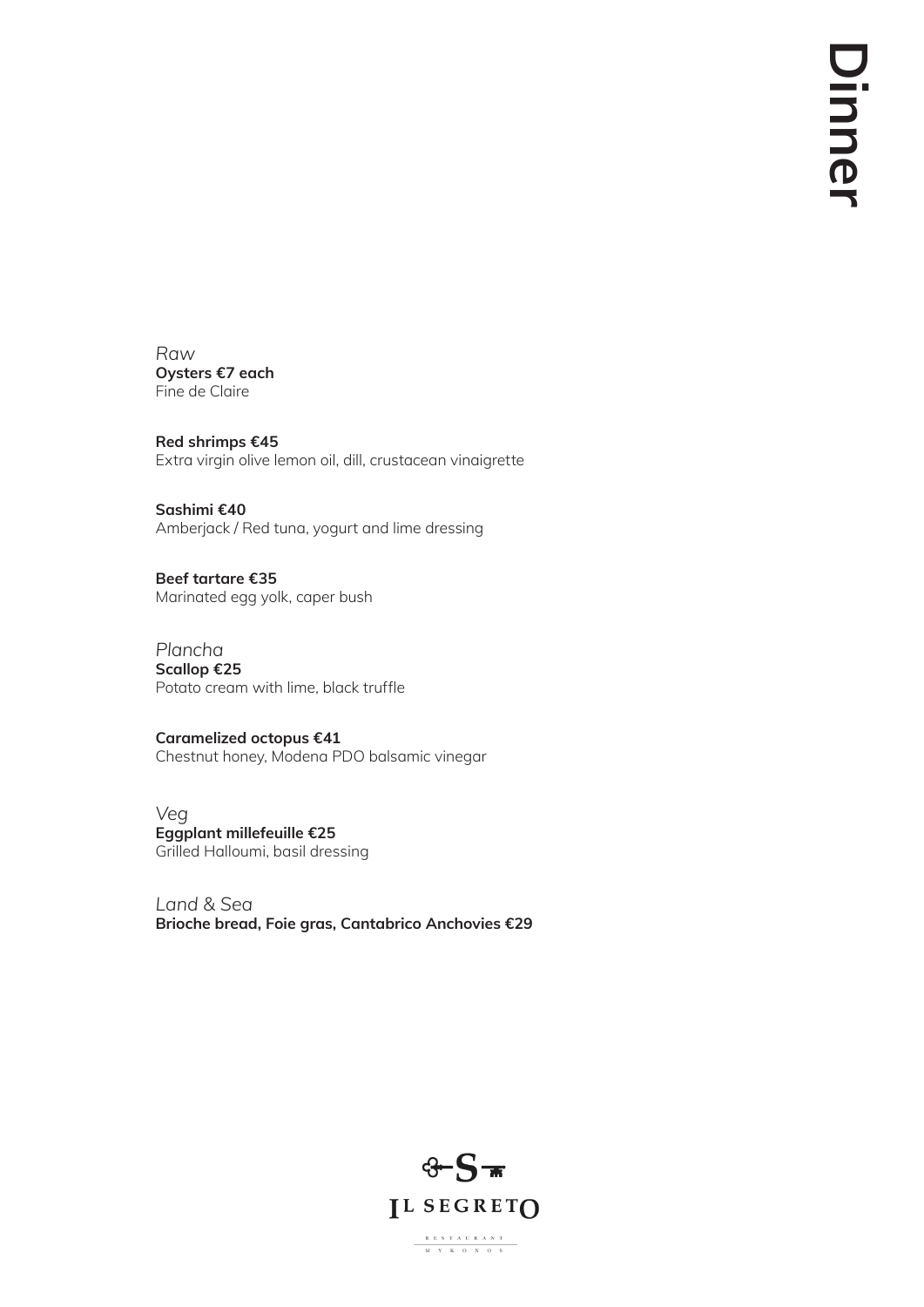# **Rice and pasta**

**Carnaroli Risotto €29** Red tuna tartare, mint, pistachios, caramelized lime

**Tempura €38** Shrimps, squid, Julienne vegetables

**Spaghetti alla chitarra €48** Tartare of red shrimps, caviar, red shrimps ristretto

**Fregola €26** Aegean fish, saffron, bottarga

## **Continue**

*Sea* **Amberjack in vine leaf €42** Smoked with orange, mango dressing

**Greek Catalana €88** Lobster, confit tomatoes, caramelized olives, tzatziki, tarragon foam, lime caviar

*Land* **Mykonian lamb €42** Herb crust, orange vinaigrette

**½ kg Grilled Black Angus Skirt Steak €58** Crunchy vegetables and potatoes

### **Consider**

### **From the grill**

Potatoes €7 French fries €7 Local vegetables €9 Mushrooms €9

Selection of bread €5



 $\begin{array}{cccccccccccccc} \text{R} & \text{E} & \text{S} & \text{T} & \text{A} & \text{U} & \text{R} & \text{A} & \text{N} & \text{T} \end{array}$ 

 $M = Y - K = 0 \qquad N = 0 \qquad S$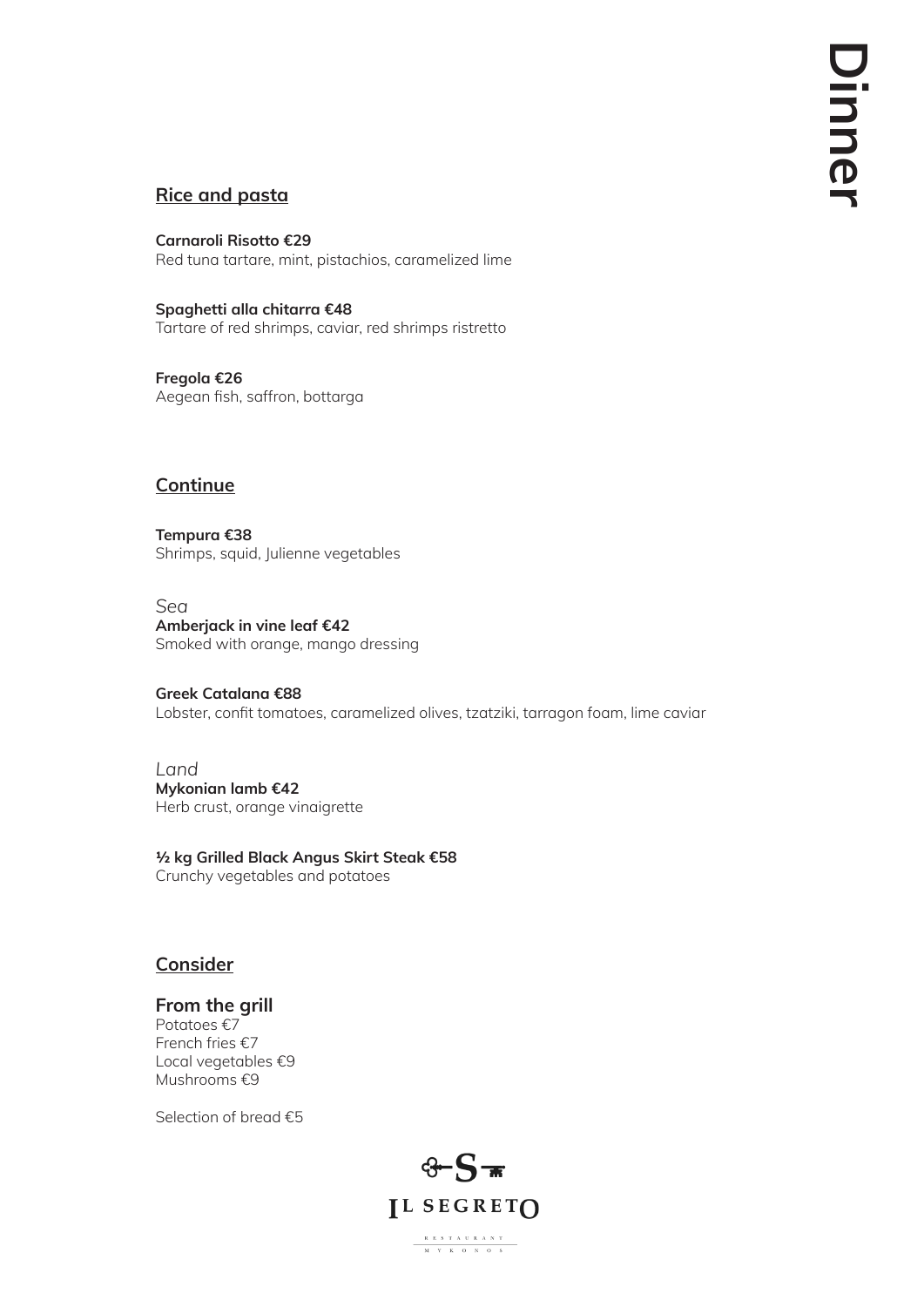## **Desserts**

**The magnificent four €16** Pistachio cream, hazelnut, almonds and honey, madagascar chocolate

**White chocolate flan €17** Barbary fig sauce, exotic fruits

**Figs tarte tatin €18** Almonds, thyme ice cream

**Il Segreto €21**

 $\begin{array}{c|ccccccccc} & R & E & S & T & A & U & R & A & N & T \\ \hline & M & Y & K & O & N & O & S \\ \end{array}$ 

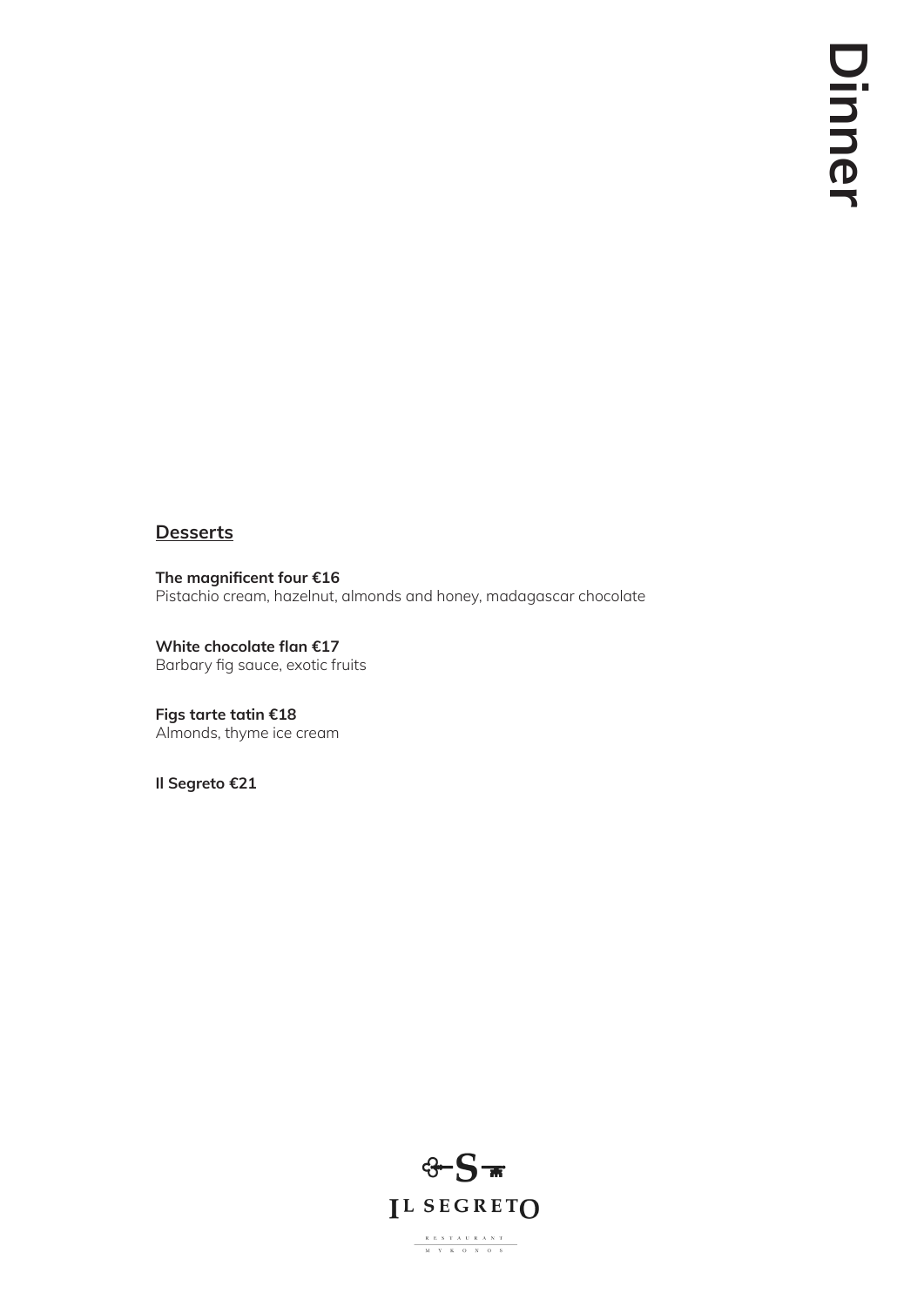### *Salads*

#### **Figs €18**

Feta cheese, thyme honey, pine nuts, Modena PDO balsamic vinegar, Puglia extra virgin olive oil

#### **Greek salad €20**

Tomatoes millefeuille, bread, olives, cucumber cannoli with tzatziki, tomatoes cream, mint and cucumber ice cream

#### **Collini Pokè €25**

Red tuna, avocado, feta cream, black Venus rice, salad

## **Continue**

*Soups* **Gazpacho €18** Tomatoes and watermelon, grilled Halloumi, vegetables ratatouille

**Green €22** Green vegetables, stuffed squids

*Club & Tartines* **King's Club Sandwich €32** *King Crab, crustacean mayonnaise, avocado, sundried tomatoes, lime*

#### **Cantabrian €18**

*Cantabrian anchovies, grilled bread, black oil*

 $\begin{array}{cccccccccccccc} & R & E & S & T & A & U & R & A & N & T \\ & & M & Y & K & O & N & O & S \\ \end{array}$ 



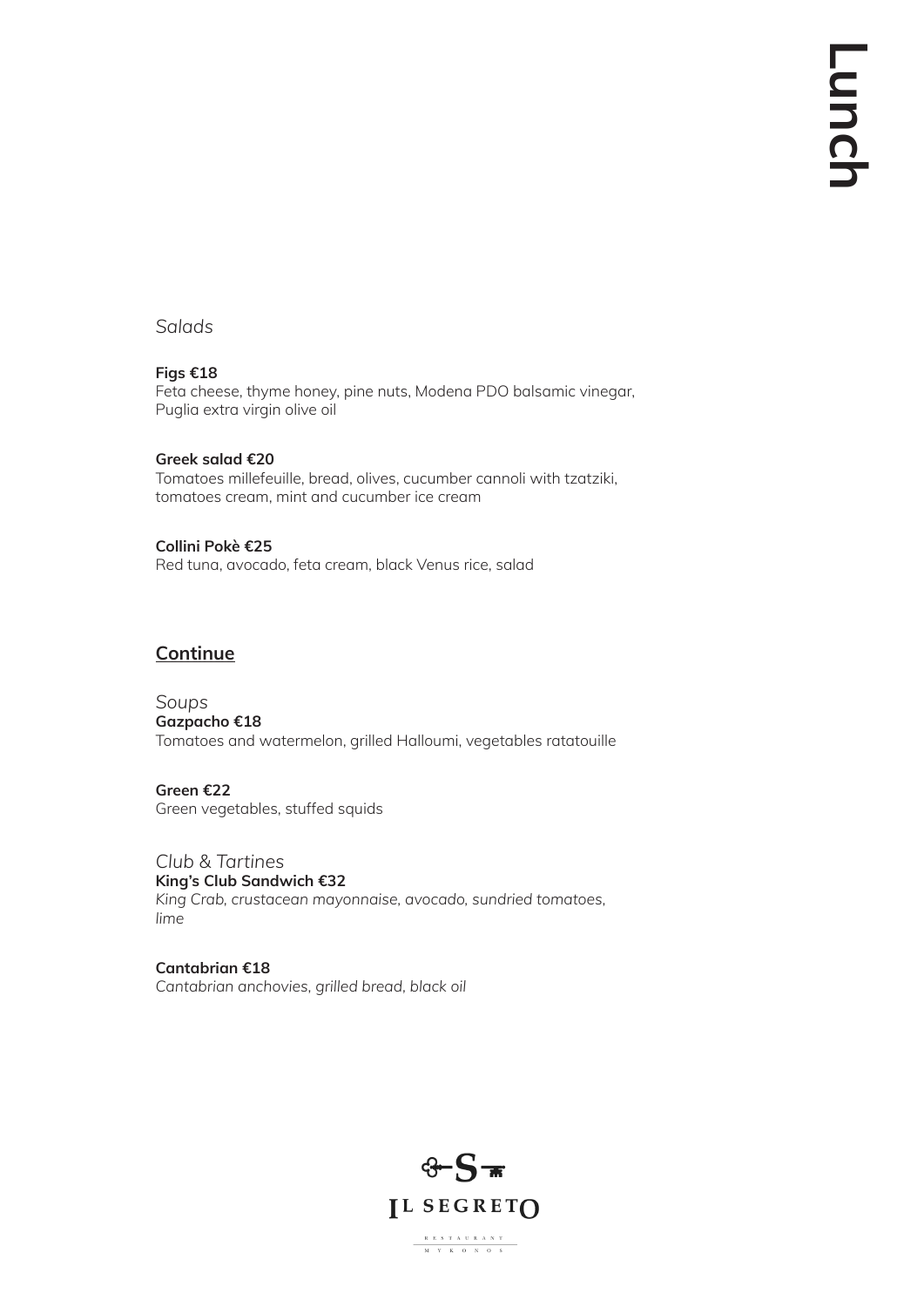*Pasta* **Spaghetti with sea urchins €28** Sea urchins, black garlic, fresh peperoncino

**Pasta alla norma €25** Eggplants, tomatoes, ricotta

*Sea* **Warm salad €48** Scampi, carabineros shrimps, squids, octopus, vegetables

**Polp Art €36** Crispy octopus, potatoes, beetroot, red cabbage

*Land* **Mykonian Lamb €31** Grilled halloumi, caramelized figs

# **Consider**

Fried potatoes €7 Grilled vegetables €9

Selection of bread €5

 $\begin{array}{c|cccccc} & R & E & S & T & A & U & R & A & N & T \\ \hline & M & Y & K & O & N & O & S \\ \end{array}$